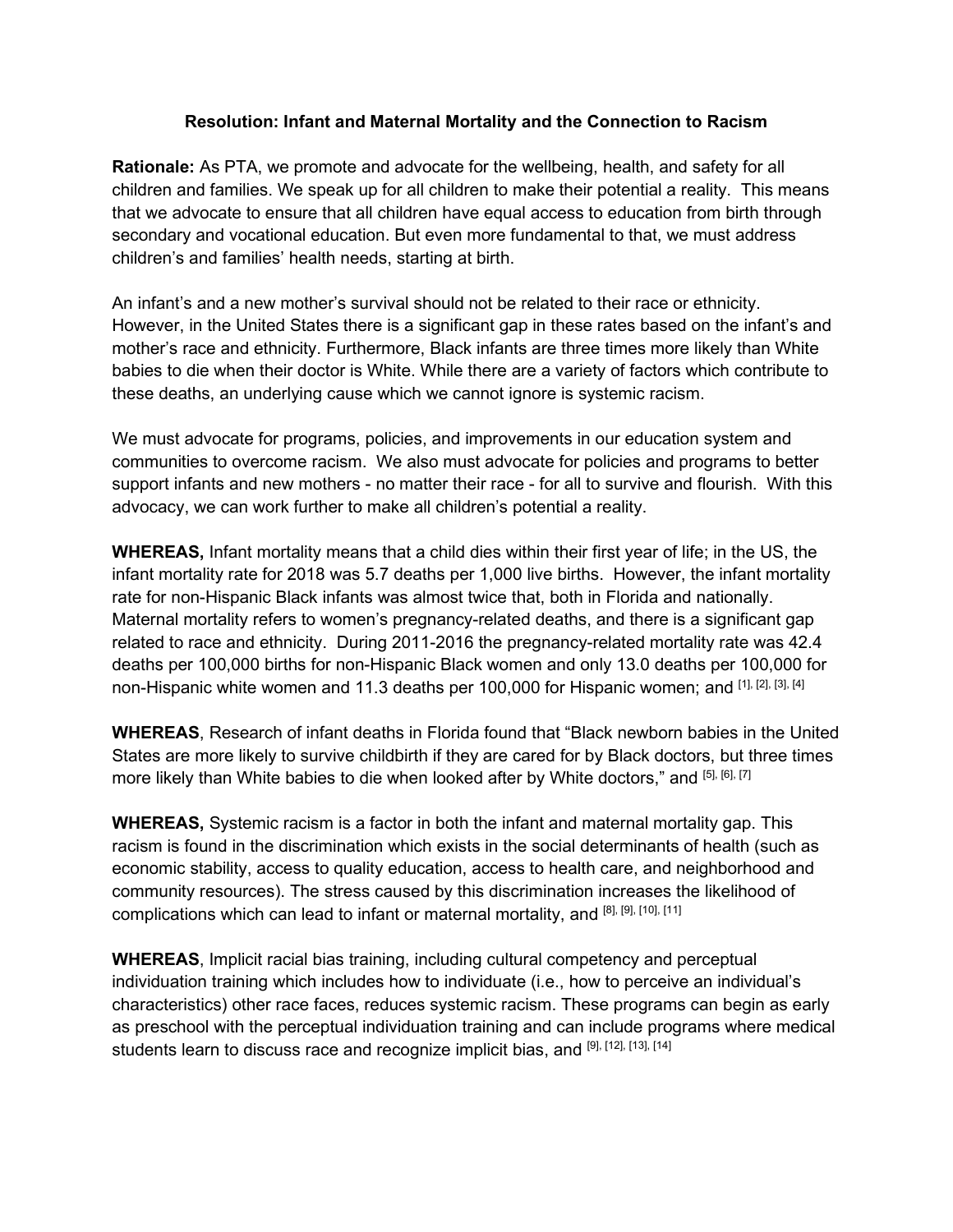**WHEREAS**, Community-based health coalitions and birth and maternal justice organizations work to advance maternal and infant health through advocacy, education, and health care programs, now therefore be it [15], [16], [17]

**RESOLVED,** Florida PTA and its constituent associations advocate for policies and programs that address and reduce the infant and maternal mortality gap between race and ethnic groups; and be it further

**RESOLVED,** Florida PTA and its constituent associations advocate for implicit bias, equity training, and perceptual individuation training for all students within preschool, elementary, secondary, and post-secondary education curriculum and standards, especially within premedical and medical programs and academies; and be it further

**RESOLVED,** Florida PTA and its constituent associations promote programs and services for individuals and families to address infant and maternal mortality and their contributing factors (e.g., socio-economic needs, healthcare access, and environmental exposures).

Sources:

- 1. "Infant Mortality." *Centers for Disease Control and Prevention*, Centers for Disease Control and Prevention, 10 Sept. 2020, [www.cdc.gov/reproductivehealth/maternalinfanthealth/infantmortality.htm.](http://www.cdc.gov/reproductivehealth/maternalinfanthealth/infantmortality.htm)
- 2. "Office of Minority Health." *Home Page - Office of Minority Health (OMH)*, minorityhealth.hhs.gov/omh/browse.aspx?lvl=4.
- 3. "Pregnancy Mortality Surveillance System." *Centers for Disease Control and Prevention*, Centers for Disease Control and Prevention, 4 Feb. 2020, [www.cdc.gov/reproductivehealth/maternal-mortality/pregnancy-mortality-surveillance](http://www.cdc.gov/reproductivehealth/maternal-mortality/pregnancy-mortality-surveillance-system.htm)[system.htm.](http://www.cdc.gov/reproductivehealth/maternal-mortality/pregnancy-mortality-surveillance-system.htm)
- 4. "Racial Disparities in Infant Mortality Rates for Florida Compared to All Other States Combined 2007through 2018." *Florida Health*, Florida Health: Bureau of Family Health Services, 28 Jan. 2020, www.floridahealth.gov/diseases-andconditions/infant-mortality-and-adverse-birth-outcomes/data/\_documents/racialdisparities-infant-mortality-rates-2007-2018.pdf.
- 5. Picheta, Rob. "Black Newborns 3 Times More Likely to Die When Looked after by White Doctors." *CNN*, Cable News Network, 20 Aug. 2020, [www.cnn.com/2020/08/18/health/black-babies-mortality-rate-doctors-study-wellness-scli](http://www.cnn.com/2020/08/18/health/black-babies-mortality-rate-doctors-study-wellness-scli-intl/index.html)[intl/index.html.](http://www.cnn.com/2020/08/18/health/black-babies-mortality-rate-doctors-study-wellness-scli-intl/index.html)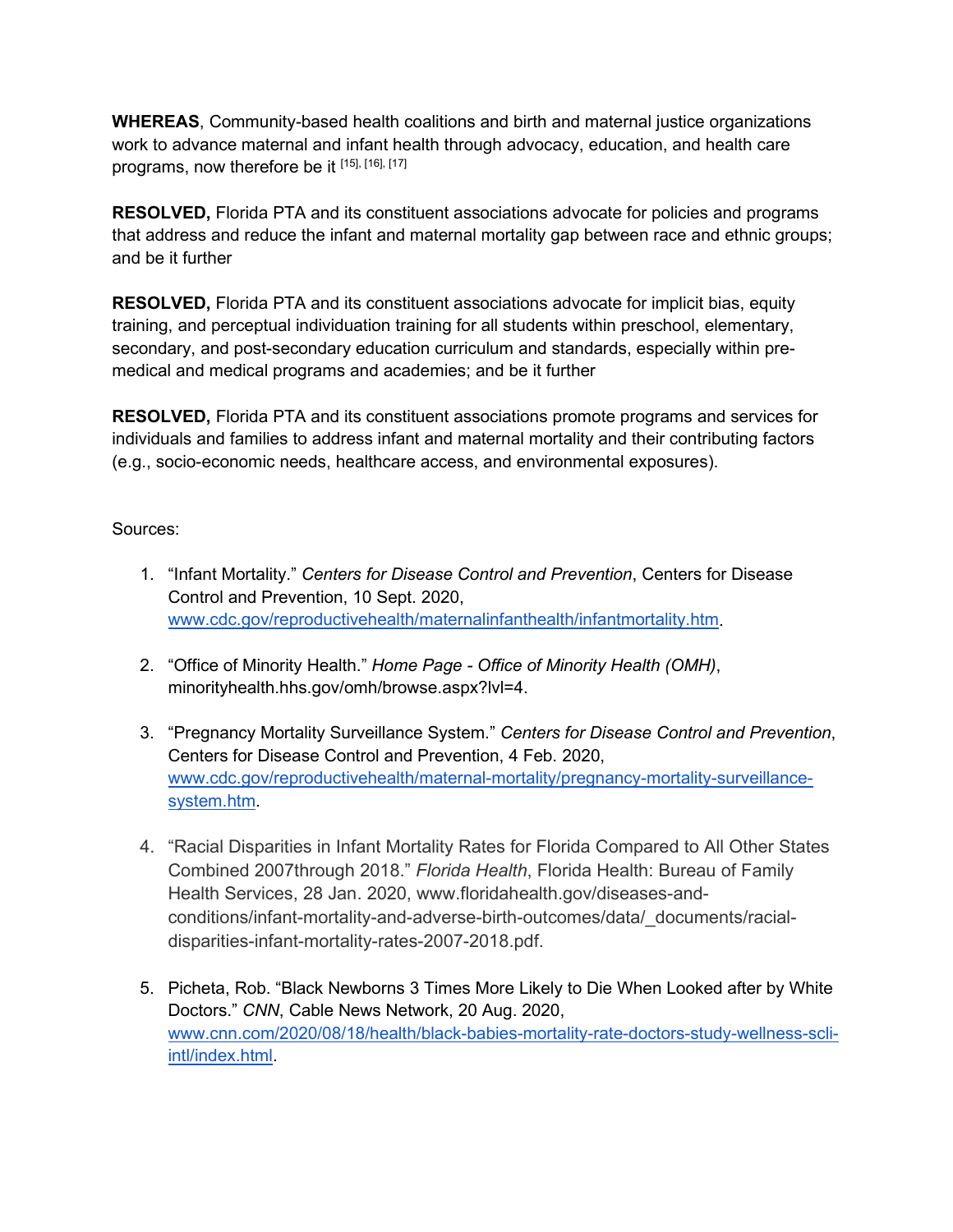- 6. Greenwood, Brad N., et al. "Physician–Patient Racial Concordance and Disparities in Birthing Mortality for Newborns." *PNAS*, National Academy of Sciences, 1 Sept. 2020, www.pnas.org/content/117/35/21194.
- 7. Braveman, P., et al. "Patient-Physician Racial Concordance Associated with Improved Healthcare Use and Lower Healthcare Expenditures in Minority Populations." *Journal of Racial and Ethnic Health Disparities*, Springer International Publishing, 1 Jan. 1970, link.springer.com/article/10.1007/s40615-020-00930-4.
- 8. Evans, Michele K., et al. "Diagnosing and Treating Systemic Racism: NEJM." *New England Journal of Medicine*, 16 July 2020, [www.nejm.org/doi/full/10.1056/NEJMe2021693.](http://www.nejm.org/doi/full/10.1056/NEJMe2021693)
- 9. Hardeman, Rachel R, et al. "Developing a Medical School Curriculum on Racism: Multidisciplinary, Multiracial Conversations Informed by Public Health Critical Race Praxis (PHCRP)." *Ethnicity & Disease*, International Society on Hypertension in Blacks, 9 Aug. 2018, [www.ncbi.nlm.nih.gov/pmc/articles/PMC6092164/.](http://www.ncbi.nlm.nih.gov/pmc/articles/PMC6092164/)
- 10. Smith, Imari Z, et al. "Fighting at Birth: Eradicating the Black-White Infant Mortality Gap." *Duke University's Samuel DuBois Cook Center on Social Equity an Insight Center for Community Economic Development*, Mar. 2018, www.socialequity.duke.edu/wpcontent/uploads/2019/12/Eradicating-Black-Infant-Mortality-March-2018.pdf\.
- 11. "Discrimination." *Discrimination | Healthy People 2020*, www.healthypeople.gov/2020/topics-objectives/topic/social-determinantshealth/interventions-resources/discrimination.
- 12. Beck, Andrew F., et al. "The Color of Health: How Racism, Segregation, and Inequality Affect the Health and Well-Being of Preterm Infants and Their Families." *Nature News*, Nature Publishing Group, 29 July 2019, [www.nature.com/articles/s41390-019-0513-6.](http://www.nature.com/articles/s41390-019-0513-6)
- 13. Qian MK;Quinn PC;Heyman GD;Pascalis O;Fu G;Lee K; "Perceptual Individuation Training (but Not Mere Exposure) Reduces Implicit Racial Bias in Preschool Children." *Developmental Psychology*, U.S. National Library of Medicine, pubmed.ncbi.nlm.nih.gov/28459274/.
- 14. Metzl, Jonathan M., et al. "Using a Structural Competency Framework to Teach Structural Racism in Pre-Health Education." *Social Science & Medicine*, Pergamon, 22 June 2017, [www.sciencedirect.com/science/article/pii/S0277953617303982.](http://www.sciencedirect.com/science/article/pii/S0277953617303982)
- 15. "Our Work." *Black Mamas Matter Alliance*, 2 Apr. 2018, blackmamasmatter.org/ourwork/.
- 16. Wilson, Ronee E, et al. "Effectiveness of a Federal Healthy Start Program in Reducing Infant Mortality." *Journal of Health Disparities Research and Practice: Digital*